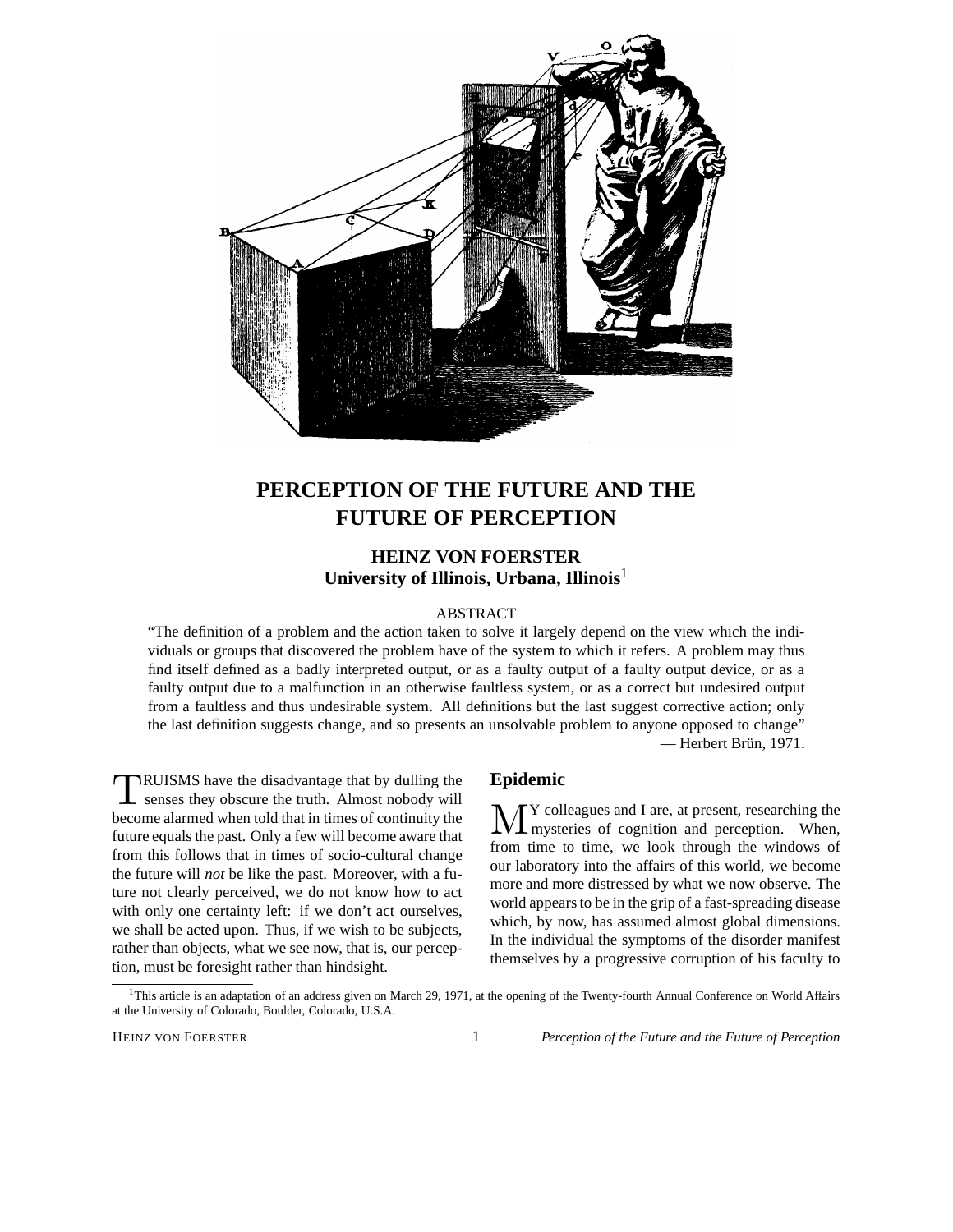perceive, with corrupted language being the pathogene, that is, the agent that makes the disease so highly contagious. Worse, in progressive stages of this disorder, the afflicted become numb, they become less and less aware of their affliction.

This state of affairs makes it clear why I am concerned about perception when contemplating the future, for:

> if we can't perceive, we can't perceive of the future and thus, we don't know how to act now.

I venture to say that one may agree with the conclusion. If one looks around, the world appears like an anthill where its inhabitants have lost all sense of direction. They run aimlessly about, chop each other to pieces, foul their nest, attack their young, spend tremendous energies in building artifices that are either abandoned when completed, or when maintained, cause more disruption than was visible before, and so on. Thus, the conclusions seem to match the facts. Are the premises acceptable? Where does perception come in?

Before we proceed, let me first remove some semantic traps, for—as I said before—corrupt language is the pathogene of the disease. Some simple perversions may come at once to mind, as when "incursion" is used for "invasion," "protective reaction" for "aggression," "food denial" for "poisoning men, beasts, and plants," and others. Fortunately, we have developed some immunity against such insults, having been nourished with syntactic monstrosities as "X is better" without ever saying "than what." There are, however, many more profound semantic confusions, and it is these to which I want to draw your attention now.

There are three pairs of concepts in which one member of these pairs is generally substituted for the other so as to reduce the richness of our conceptions. It has become a matter of fact to confuse process with substance, relations with predicates, and quality with quantity. Let me illustrate this with a few examples out of a potentially very large catalogue, and let me at the same time show you the paralytic behavior that is caused by this conceptual dysfunction.

### **Process/Substance**

THE primordial and most proprietary processes in any man and, in fact, in any organism, namely "in-HE primordial and most proprietary processes in formation" and "knowledge," are now persistently taken as commodities, that is as substance. Information is, of course, the process by which knowledge is acquired, and knowledge is the processes that integrate past and present experiences to form new activities, either as nervous ac-

tivity internally perceived as thought and will, or externally perceivable as speech and movement (Maturana, 1970, 1971; Von Foerster, 1969,1971).

Neither of these processes can be "passed on" as we are told in phrases like "... Universities are depositories of Knowledge which is passed on from generation to generation," etc., for *your* nervous activity is just *your* nervous activity and, alas, not *mine*.

No wonder that an educational system that confuses the process of creating new processes with the dispensing of goods called "knowledge" may cause some disappointment in the hypothetical receivers, for the goods are just not coming: there are no goods.

Historically, I believe, the confusion by which knowledge is taken as substance comes from a witty broadsheet printed in Nuremberg in the Sixteenth Century. It shows a seated student with a hole on top of his head into which a funnel is inserted. Next to him stands the teacher who pours into this funnel a bucket full of "knowledge," that is, letters of the alphabet, numbers and simple equations. It seems to me that what the wheel did for mankind, the Nuremberg Funnel did for education: we can now roll faster down the hill.

Is there a remedy? Of course, there is one! We only have to perceive lectures, books, slides and films, etc., not as *information* but as *vehicles* for potential information. Then we shall see that in giving lectures, writing books, showing slides and films, etc., we have not solved a problem, we just created one, namely, to find out in which context can these things be seen so that they create in their perceivers new insights, thoughts, and actions.

#### **Relation/Predicate**

CONFUSING relations with predicates has become<br>
a political pastime. In the proposition "spinach ONFUSING relations with predicates has become is green," "green" is a predicate; in "spinach is good," "good" is a relation between the chemistry of spinach and the observer who tastes it. He may refer to his relation with spinach as "good." Our mothers, who are the first politicians we encounter, make use of the semantic ambiguity of the syntactic operator "is" by telling us "spinach *is* good"' as if they were to say "spinach is *green*."

When we grow older we are flooded with this kind of semantic distortion that could be hilarious if it were not so far reaching. Aristophanes could have written a comedy in which the wisest men of a land set out to accomplish a job that, in principle, cannot be done. They wish to establish, once and for all, all the properties that define an obscene object or act. Of course, "obscenity" is not a property residing within things, but a subject-

HEINZ VON FOERSTER 2 *Perception of the Future and the Future of Perception*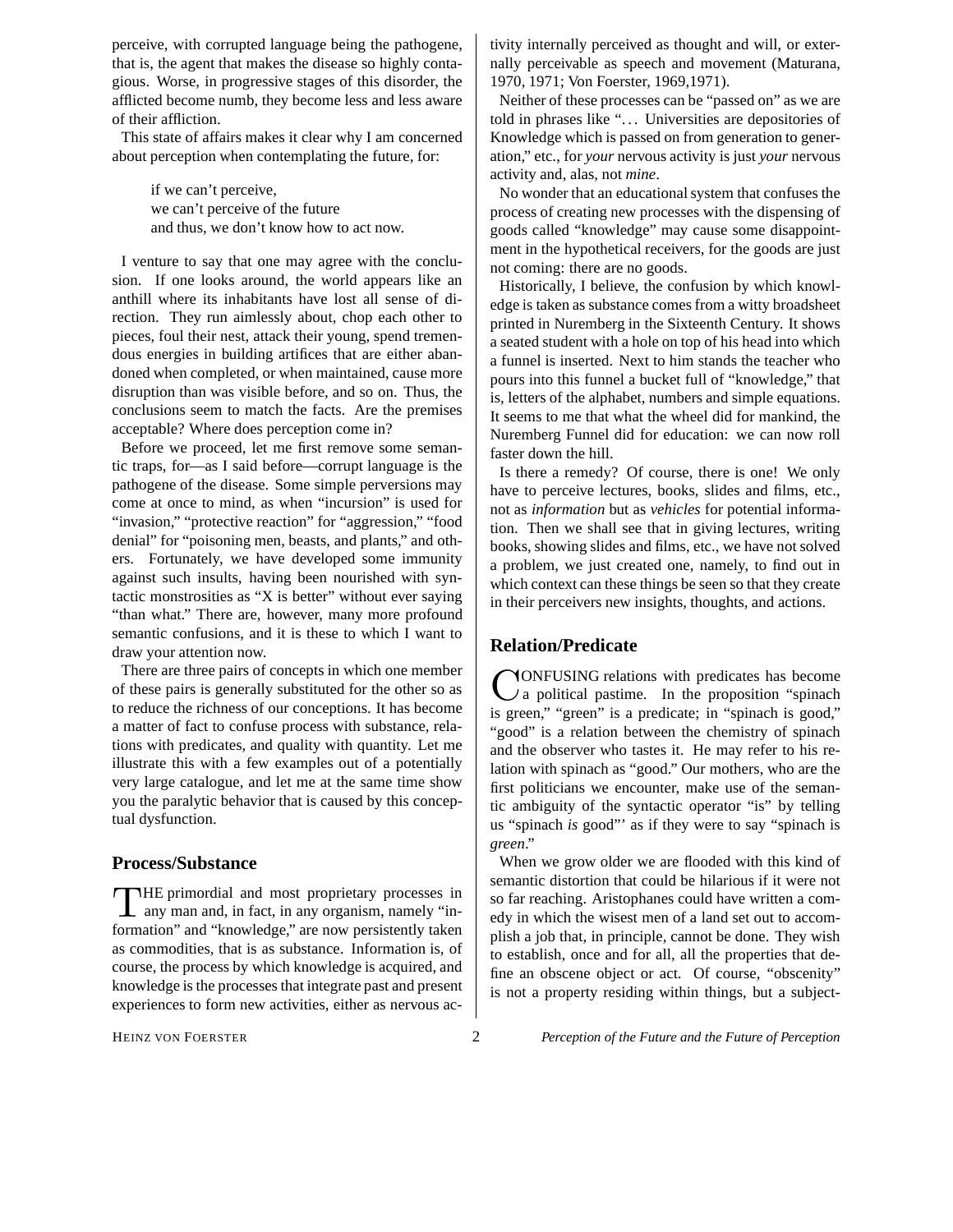object relationship, for if we show Mr. X a painting and he calls it obscene, we know a lot about Mr. X but very little about the painting. Thus, when our lawmakers will finally come up with their imaginary list, we shall know a lot about them, but their laws will be dangerous nonsense.

"Order" is another concept that we are commanded to see in things rather than in our perception of things. Of the two sequences A and B,

> A: 1, 2, 3, 4, 5, 6, 7, 8, 9 B: 8, 5, 4, 9, 1, 7, 6, 3, 2

Sequence A is seen to be ordered while B appears to be in a mess, until we are told that B has the same beautiful order as A, for B is in alphabetical order (eight, five, four, ...). "Everything has order once it is understood" says one of my friends, a neurophysiologist, who can see order in what appears to me at first the most impossible scramble of cells. My insistence here to recognize "order" as a subject-object relation and not to confuse it with a property of things may seem too pedantic. However, when it comes to the issue "law and order" this confusion may have lethal consequences. "Law and order" is no issue, it is a desire common to all; the issue is "which laws and what order," or, in other words, the issue is "justice and freedom."

## **Castration**

ONE may dismiss these confusions as something that<br>
C can easily be corrected. One may argue that what I NE may dismiss these confusions as something that just did was doing that. However, I fear this is not so; the roots are deeper than we think. We seem to be brought up in a world seen through descriptions by others rather than through our own perceptions. This has the consequence that instead of using language as a tool with which to express thoughts and experience, we accept language as a tool that determines our thoughts and experience.

It is, of course, very difficult to prove this point, for nothing less is required than to go inside the head and to exhibit the semantic structure that reflects our mode of perception and thinking. However, there are now new and fascinating experiments from which these semantic structures can be inferred. Let me describe one that demonstrates my point most dramatically.

The method proposed by George Miller (1967) consists of asking independently several subjects to classify on the basis of similarity of meaning a number of words printed on cards (Fig. 1). The subject can form as many classes as he wants, and any number of items can be placed in each class. The data so collected can be represented by a "tree" such that the branchpoints further away from the "root"' indicate stronger agreement among the subjects and hence suggest a measure of similarity in the meaning of the words for this particular group of subjects.

|  | AGAIN    AIR    APPLE    BRING   CHEESE   COLD                                                                                                      |  |             |
|--|-----------------------------------------------------------------------------------------------------------------------------------------------------|--|-------------|
|  | COME    DARK   DOCTOR   EAT    FIND                                                                                                                 |  | $  $ FOOT   |
|  | HARD $\left \left \right $ HOUSE $\left \right $ invite $\left \right $ jump $\left \right $ live                                                   |  | <b>MILK</b> |
|  | $ NEEDE $ now $ Quickly  $ sadly $  $ sand $  $ send                                                                                                |  |             |
|  | SLEEP  SLOWLY   SOFT   SUFFER  SUGAR  SWEET                                                                                                         |  |             |
|  | TABLE $\left  \left[ \right]$ TAKE $\left  \left[ \right] \right $ very $\left  \left[ \right] \right $ where $\left  \left[ \right] \right $ white |  |             |

**Figure 1.** *Example of 36 words printed on cards to be classified according to similarity in meaning*

Fig. 2 shows the result of such a "cluster analysis" of the 36 words of Fig. I by 20 adult subjects ("root" on the left). Clearly, adults classify according to syntactic categories, putting nouns in one class (bottom tree), adjectives in another (next to bottom tree), then verbs, and finally those little words one does not know how to deal with.

The difference is impressive when the adults' results are compared with the richness of perception and imagery of children in the third and fourth grade when given the same task (Fig. 3). Miller reflects upon these delightful results:

> "Children tend to put together words that might be used in talking about the same thing—which cuts right across the tidy syntactic boundaries so important to adults. Thus all twenty of the children agree in putting the verb 'eat' with the noun 'apple'; for many of them 'air' is 'cold'; the 'foot' is used to 'jump'—You 'live' in a 'house'; 'sugar' is 'sweet', and the cluster of 'doctor,' 'needle,' 'suffer,' 'weep' and 'sadly' is a small vignette in itself."

What is wrong with our education that castrates our power over language? Of the many factors that may be responsible I shall name only one that has a profound influence on our way of thinking, namely, the misapplication of the "scientific method."

HEINZ VON FOERSTER 3 *Perception of the Future and the Future of Perception*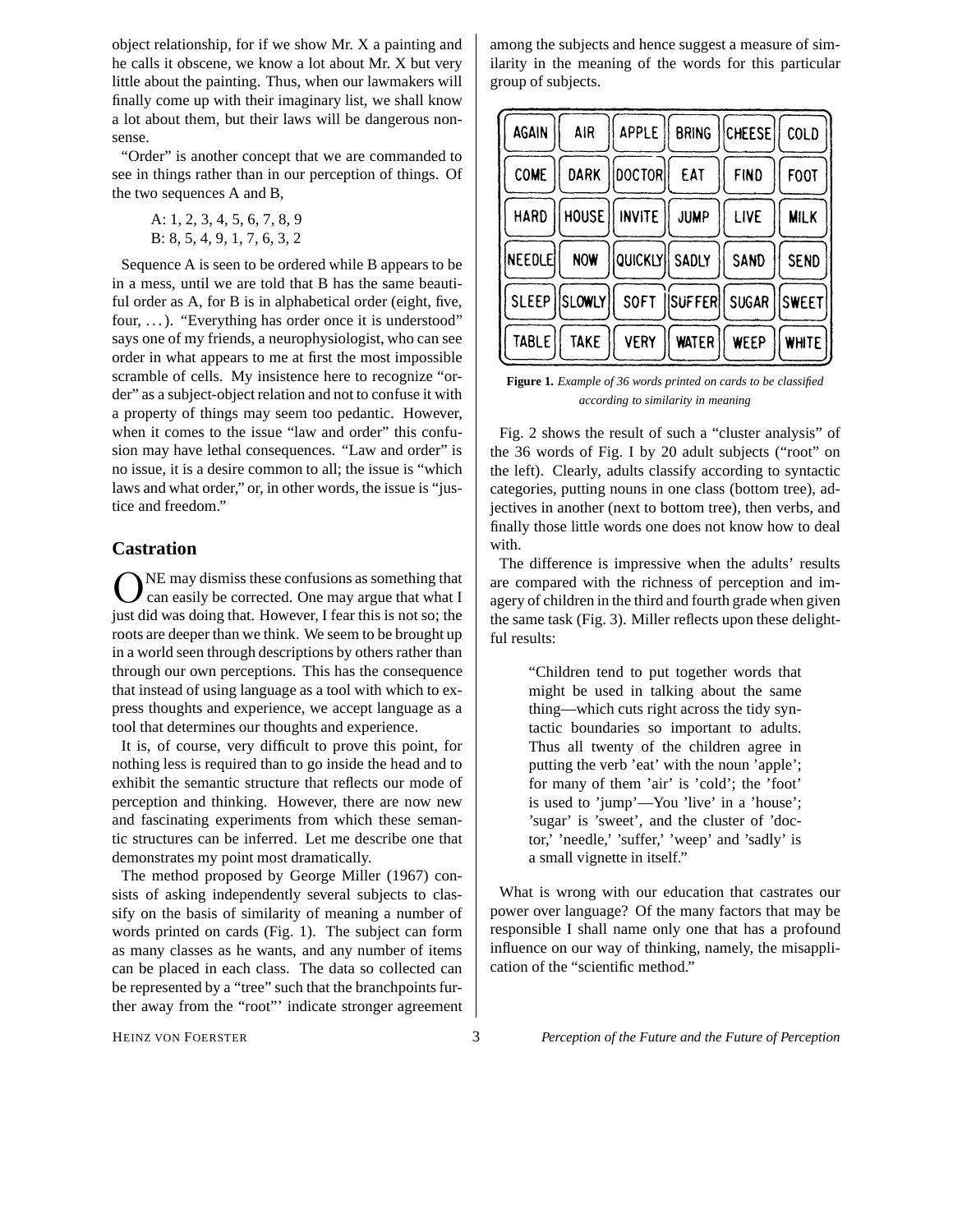

**Figure 2.** *Cluster analysis of the 36 words of Fig. 1 classified by 20 adult subjects. Note that syntactic categories are faithfully respected, while semantic relations are almost completely ignored.*



**Figure 3.** *The sample 36 words of Figs. 1 and 2 classified by children in the third and fourth grade. Note the emergence of meaningful cognitive units, while syntactic categories are almost completely ignored.*

### **Scientific Method**

THE<sub>s</sub> HE scientific method rests on two fundamental pil-

- (i) Rules observed in the past shall apply to the future. This is usually referred to as the principle of conservation of rules, and I have no doubt that you are all familiar with it. The other pillar, however, stands in the shadow of the first and thus is not so clearly visible:
- (ii) Almost everything in the universe shall be irrelevant. This is usually referred to as the principle of the necessary and sufficient cause, and what it demands is at once apparent when one realizes that "relevance" is a triadic relation that relates a set of propositions  $(P_1, P_2, ...)$  to another set of propositions  $(Q_1, Q_2, \ldots)$  in the mind  $(M)$  of one who wishes to establish this relation. If *P* are the causes that are to explain the perceived effects *Q*, then the principle of necessary and sufficient cause forces us to reduce our perception of effects further and further until we have hit upon the necessary and sufficient cause that produces the desired effect: everything else in the universe shall be irrelevant.

It is easy to show that resting one's cognitive functions upon these two pillars is counter-productive in contemplating any evolutionary process, be it the growing up of an individual, or a society in transition. In fact, this was already known by Aristotle who distinguished two kinds of cause, one the "efficient cause," the other the "final cause," which provide us with two distinct explanatory frameworks for either inanimate matter, or else living organisms, the distinction being that the efficient cause *precedes* its effect while the final cause *succeeds* its effect. When striking with a match the treated surface of a matchbook, the striking is the (efficient) cause for tile match to ignite. However, the cause for my striking the match is my wish to have it ignited (final cause).

Perhaps, with this distinction, my introductory remarks may appear much clearer. Of course, I had in mind the final cause when I said that if we can perceive of the future (the match being ignited), we know how to act now (strike!). This leads me immediately to draw a conclusion, namely:

At any moment we are free to act toward the future we desire.

In other words, the future will be as we wish and perceive it to be. This may come as a shock only to those who let their thinking be governed by the principle that demands that only the rules observed in the past shall apply to the future. For those the concept of "change" is

HEINZ VON FOERSTER 4 *Perception of the Future and the Future of Perception*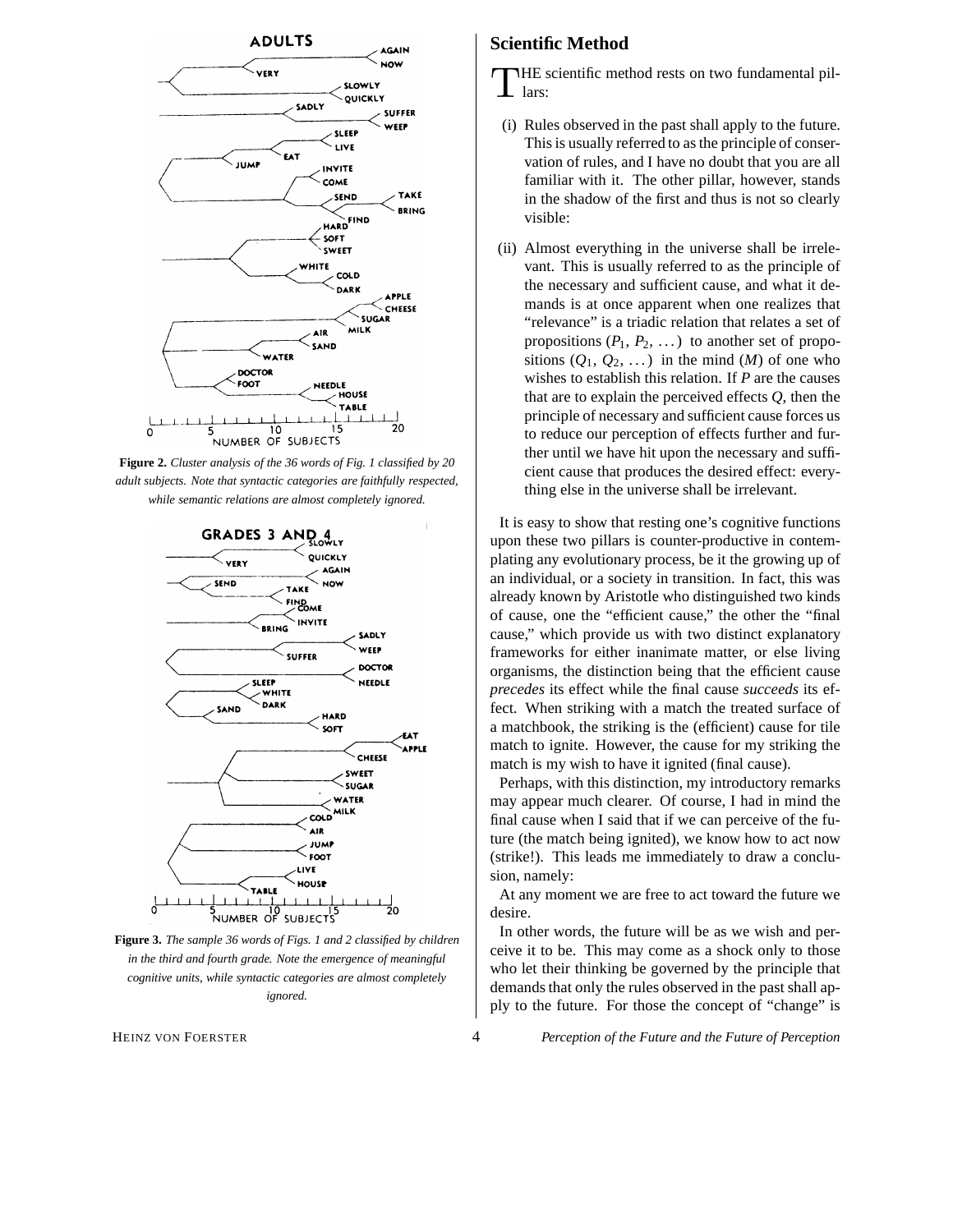inconceivable, for change is the process that obliterates the rules of the past.

## **Quality/Quantity**

IN order to protect society from the dangerous conse-<br>quences of change, not only a whole branch of busi-TN order to protect society from the dangerous conseness has emerged, but also the Government has established several offices that busy themselves in predicting the future by applying the rules of the past. These are the Futurists. Their job is to confuse quality with quantity, and their products are "'future scenarios" in which the qualities remain the same, only the quantities change: more cars, wider highways, faster planes, bigger bombs, etc. While these "future scenarios" are meaningless in a changing world, they have become a lucrative business for entrepreneurs who sell them to corporations that profit from designing for obsolescence.

With the diagnosis of the deficiency to perceive qualitative change, that is, a change of our subject-object and subject-subject relationships, we are very close to the root of the epidemic that I mentioned in my opening remarks. An example in neurophysiology may help to comprehend the deficiency that now occurs on the cognitive level.

#### **Dysgnosis**

THE visual receptors in the retina, the cones and the rods, operate optimally only under certain condi-HE visual receptors in the retina, the cones and the tions of illumination. Beyond or below this condition we suffer a loss in acuity or in color discrimination. However, in the vertebrate eye the retina almost always operates under these optimal conditions, because of the iris that contracts or dilates so as to admit under changing conditions of brightness the same amount of light to the receptors. Hence, the scenario "seen" by the optic nerve has always the same illumination independent of whether we are in bright sunshine or in a shaded room. How, then, do we know whether it is bright or shady?

The information about this datum resides in the regulator that compares the activity in the optic nerve with the desired standard and causes the iris to contract when the activity is too high, and to dilate when it is too small. Thus, the information of brightness does not come from inspecting the scenario—it appears always to be of similar brightness—it comes from an inspection of the regulator that suppresses the perception of change.

There are subjects who have difficulties in assessing the state of their regulator, and thus they are weak in discriminating different levels of brightness. They are called "dysphotic." They are the opposite of photographers, who may be called "photic," for they have a keen sense of brightness discrimination. There are subjects who have difficulties in assessing the regulators that maintain their identity in a changing world. I shall call individuals suffering from this disorder "dysgnostic," for they have no way of knowing themselves. Since this disorder has assumed extraordinary dimensions, it has indeed been recognized at the highest national level.

As you all know, it has been observed that the majority of the American people cannot speak. This is interpreted by saying that they are "silent"; I say they are *mute*. However, as you all know very well, there is nothing, wrong with the vocal tract of those who are mute: the cause of their muteness is deafness. Hence, the so-called "silent majority" is *de facto* a "deaf majority."

However, the most distressing thing in this observation is that there is again nothing wrong with their auditory system; they could hear if they wanted to: but they don't want to. Their deafness is voluntary, and in others it is their blindness.

At this point proof will be required for these outrageous propositions. *TIME Magazine* (1970) provides it for me in its study of Middle America.

There is the wife of a Glencoe, Illinois lawyer, who worries about the America in which her four children are growing up: "I want my children to live and grow up in an America as I *knew* it," [note the principle of conservation of rule where the future equals the past] "where we were proud to be citizens of this country. I'm damned sick and tired of *listening* to all this nonsense about how awful America is." [Note voluntary deafness.]

Another example is a newspaper librarian in Pittsfield, Massachusetts, who is angered by student unrest: "Every time I see protestors, I say, 'Look at those creeps.'" [Note reduction of visual acuity.] "But then my 12-year old son says, 'They're not creeps. They have a perfect right to do what they want'" [Note the un-adult-erated perceptual faculty in the young.]

The tragedy in these examples is that the victims of "dysgnosis" not only do not know that they don't see, hear, or feel, they also do not want to.

How can we rectify this situation?

#### **Trivialization**

I HAVE listed so far several instances of perceptual dis-<br>Inders that block our vision of the future. These symp-**T** HAVE listed so far several instances of perceptual distoms collectively constitute the syndrome of our epidemic disease. It would be the sign of a poor physician if he were to go about relieving the patient of these symptoms one by one, for the elimination of one may aggravate another. Is there a single common denominator that would identify the root of the entire syndrome?

HEINZ VON FOERSTER 5 *Perception of the Future and the Future of Perception*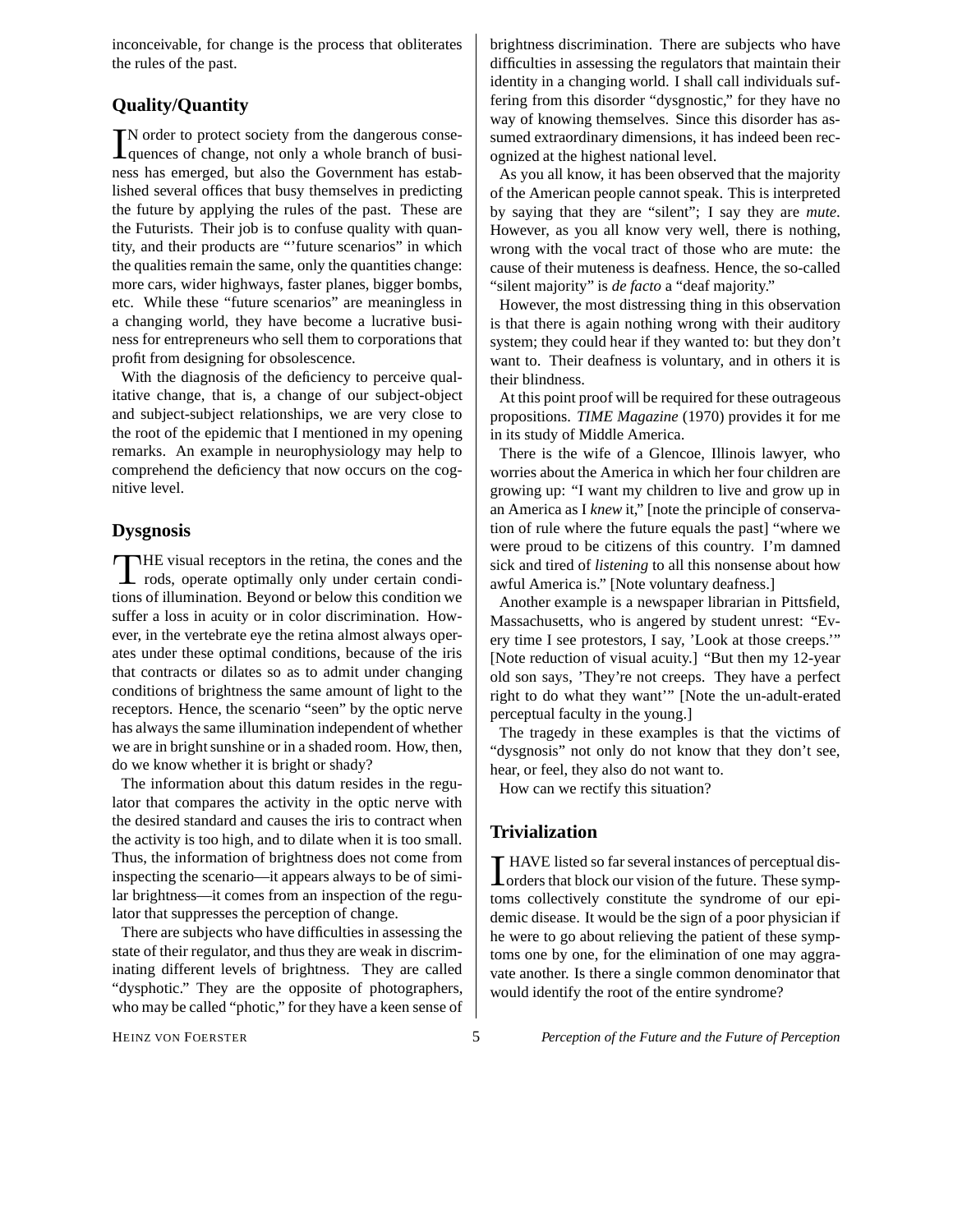To this end, let me introduce two concepts, they are the concepts of the "trivial" and the "non-trivial" machine. The term "machine" in this context refers to well-defined functional properties of an abstract entity rather than to an assembly of cogwheels, buttons and levers, although such assemblies may represent embodiments of these abstract functional entities.

A trivial machine is characterized by a one-to-one relationship between its "input" (stimulus, cause) and its "output" (response, effect). This invariable relationship is "the machine." Since this relationship is determined once and for all, this is a deterministic system; and since an output once observed for a given input will be the same for the same input given later, this is also a predictable system.

Non-trivial machines, however, are quite different creatures. Their input-output relationship is not invariant, but is determined by the machine's previous output. In other words, its previous steps determine its present reactions. While these machines are again deterministic systems, for all practical reasons they are unpredictable: an output once observed for a given input will most likely be not the same for the same input given later.

In order to grasp the profound difference between these two kinds of machines it may be helpful to envision "internal states" in these machines. While in the trivial machine only one internal state participates always in its internal operation, in the non-trivial machine it is the shift from one internal state to another that makes it so elusive.

One may interpret this distinction as the Twentieth Century version of Aristotle's distinction of explanatory frameworks for inanimate matter and living organisms.

All machines we construct and buy are, hopefully, trivial machines. A toaster should toast, a washing machine wash, a motorcar should predictably respond to its driver's operations. In fact, all our efforts go into one direction, to create trivial machines or, if we encounter non-trivial machines, to convert them into trivial machines. The discovery of agriculture is the discovery that some aspects of Nature can be trivialized: If I till today, I shall have bread tomorrow.

Granted, that in some instances we may be not completely successful in producing ideally trivial machines. For example, one morning turning the starter key to our car, the beast does not start. Apparently it changed its internal state, obscure to us, as a consequence of previous outputs (it may have exhausted its gasoline supply) and revealed for a moment its true nature of being a nontrivial machine. But this is, of course, outrageous and this state of affairs should be remedied at once.

While our pre-occupation with the trivialization of our environment may be in one domain useful and constructive, in another domain it is useless and destructive. Trivialization is a dangerous panacea when man applies it to himself,

Consider, for instance, the way our system of education is set up. The student enters school as an unpredictable "non-trivial machine." We don't know what answer he will give to a question. However, should he succeed in this system the answers he gives to our questions must be known. They are the "right" answers:

Q: "When was Napoleon born?" A: "1769" Right! Student = Student

but

- Q: "When was Napoleon born?"
- A: "Seven years before the Declaration of Independence."

Wrong!

Student = Non-student

Tests are devices to establish a measure of trivialization. A perfect score in a test is indicative of perfect trivialization: the student is completely predictable and thus can be admitted into society. He will cause neither any surprises nor any trouble.

## **Future**

**I** SHALL call a question to which the answer is known<br>I an "illegitimate question." Wouldn't it be fascinating **T** SHALL call a question to which the answer is known to contemplate an educational system that would ask of its students to answer "legitimate questions" that is questions to which the answers are unknown (H. Brün in a personal communication). Would it not be even more fascinating to conceive of a society that would establish such an educational system? The necessary condition for such an utopia is that its members perceive one another as autonomous, non-trivial beings. Such a society shall make, I predict, some of the most astounding discoveries. Just for the record, I shall list the following three:

- 1. "Education is neither a right nor a privilege: it is a necessity."
- 2. "Education is learning to ask legitimate questions."

A society who has made these two discoveries will ultimately be able to discover the third and most utopian one:

3. "A is better off when B is better off."

From where we stand now, anyone who seriously makes just one of those three propositions is bound to get into trouble. Maybe you remember the story Ivan

HEINZ VON FOERSTER 6 *Perception of the Future and the Future of Perception*